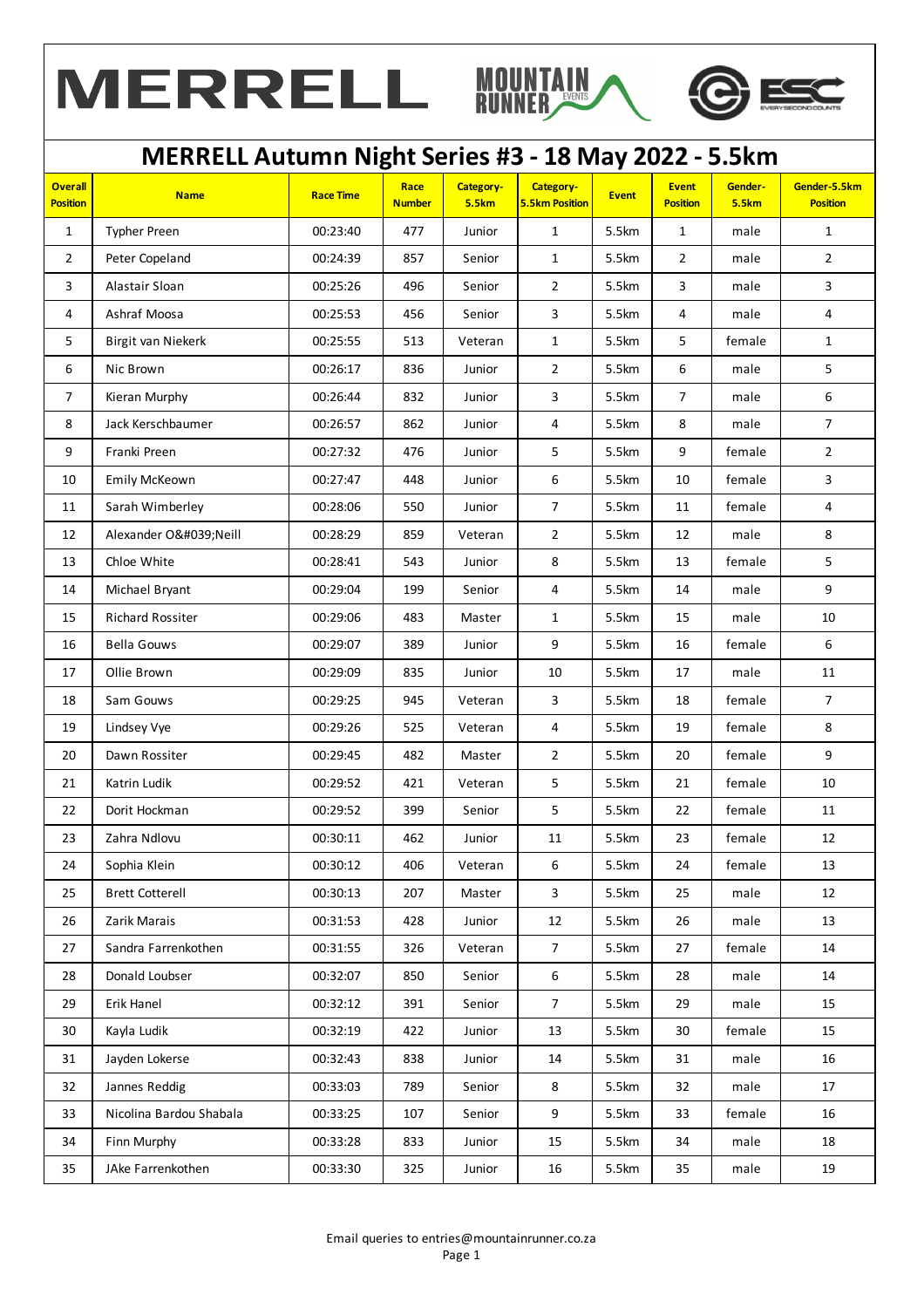





### **Overall Position Name Race Time Race Number Category-5.5km Category-5.5km Position Event Event Position Gender-5.5km Gender-5.5km Position MERRELL Autumn Night Series #3 - 18 May 2022 - 5.5km** 36 Louis Ludik 00:33:40 423 Junior 17 5.5km 36 male 20 37 Sabien Hartgers 100:33:46 | 393 | Junior | 18 | 5.5km | 37 | female | 17 38 Zara Welthagen 18 | 00:33:47 | 540 | Junior | 19 | 5.5km | 38 | female | 18 39 Galder Romo 00:34:22 866 Veteran 8 5.5km 39 male 21 40 Franco Maass 00:34:55 781 Senior 10 5.5km 40 male 22 41 Richard Halley-Stott | 00:34:58 | 390 | Veteran | 9 | 5.5km | 41 | male | 23 42 | Haylea Heyns | 00:35:08 | 844 | Senior | 11 | 5.5km | 42 | female | 19 43 | Charmaine Tew | 00:35:29 | 825 | Veteran | 10 | 5.5km | 43 | female | 20 44 Christa Schonitz 00:36:05 488 Veteran 11 5.5km 44 female 21 45 | Alexander McKeown | 00:36:15 | 444 | Junior | 20 | 5.5km | 45 | male | 24 46 Iqbal Sirkot 00:36:21 494 Veteran 12 5.5km 46 male 25 47 | Milly Moodycliffe | 00:36:32 | 950 | Junior | 21 | 5.5km | 47 | female | 22 48 | Erhardt De Kock | 00:36:39 | 263 | Senior | 12 | 5.5km | 48 | male | 26 49 Martine te Velde 00:36:40 505 Veteran 13 5.5km 49 female 23 50 Eben Uys 00:36:41 509 Senior 13 5.5km 50 male 27 51 Lea-Marie Schoof 00:36:42 491 Junior 22 5.5km 51 female 24 52 Juli Schoof 00:36:45 490 Junior 23 5.5km 52 female 25 53 Brett Kalil 00:36:50 777 Senior 14 5.5km 53 male 28 54 Julia Wilson 00:36:51 807 Senior 15 5.5km 54 female 26 55 Taytum Allwood 00:37:22 860 Senior 16 5.5km 55 female 27 56 Brian Allwood 00:37:24 861 Veteran 14 5.5km 56 male 29 57 Marie Sto 00:37:26 688 Senior 17 5.5km 57 female 28 58 Katherine Murphy 00:37:37 967 Veteran 15 5.5km 58 female 29 59 James McKeown 00:37:40 449 Veteran 16 5.5km 59 male 30 60 Jacori Uys 00:37:54 510 Senior 18 5.5km 60 female 30 61 | Grace Steward | 00:38:01 | 500 | Senior | 19 | 5.5km | 61 | female | 31 62 Willemien Steyn 00:38:04 503 Senior 20 5.5km 62 female 32 63 | Magdalena Steyn | 00:38:12 | 502 | Senior | 21 | 5.5km | 63 | female | 33 64 Jocelyn White 00:38:14 544 Junior 24 5.5km 64 female 34 65 Stephanie Johnson 00:38:23 405 Senior 22 5.5km 65 female 35 66 | William Von heynitz | 00:38:35 | 524 | Junior | 25 | 5.5km | 66 | male | 31 67 | Michelle Von heynitz | 00:38:39 | 523 | Veteran | 17 | 5.5km | 67 | female | 36

68 Jonathan Dugas 00:39:26 594 Veteran 18 5.5km 68 male 32 69 Lara Dugas 00:39:27 595 Veteran 19 5.5km 69 female 37 70 Jono Malan 00:39:31 426 Senior 23 5.5km 70 male 33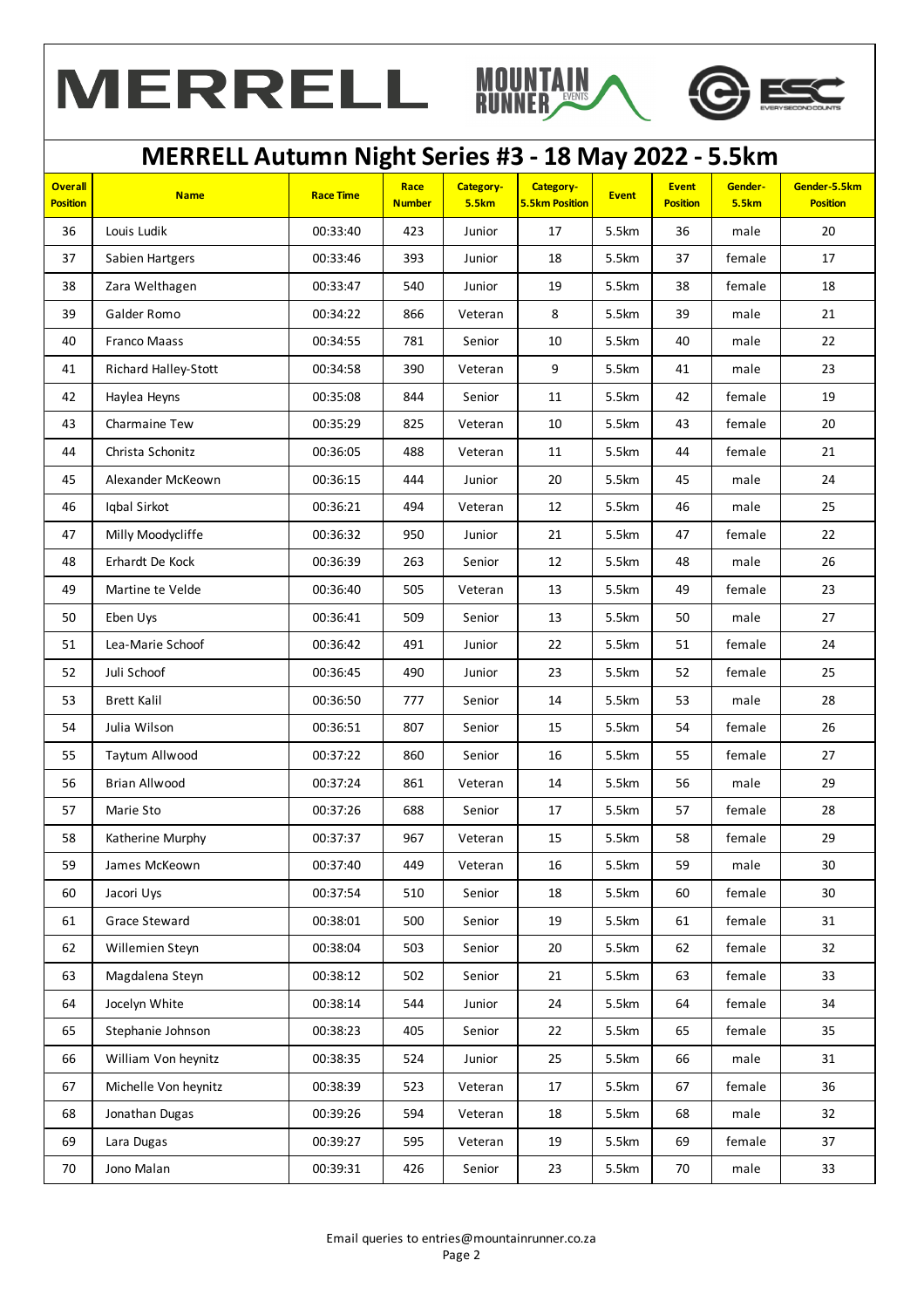



### **Overall Position Name Race Time Race Number Category-5.5km Category-5.5km Position Event Event Position Gender-5.5km Gender-5.5km Position MERRELL Autumn Night Series #3 - 18 May 2022 - 5.5km** 71 Phoebe Williams-Malan 00:39:33 549 Senior 24 5.5km 71 female 38 72 Suzahn Van der Merwe 00:39:36 512 Senior 25 5.5km 72 female 39 73 Joshua Lokerse | 00:39:45 | 837 | Junior | 26 | 5.5km | 73 | male | 34 74 | Michelle Walton | 00:39:54 | 735 | Veteran | 20 | 5.5km | 74 | female | 40 75 Darryn Wakens 00:40:06 827 Senior 26 5.5km 75 male 35 76 | Molly Benson | 00:40:11 | 132 | Junior | 27 | 5.5km | 76 | female | 41 77 Brett Schultz 00:40:16 680 Master 4 5.5km 77 male 36 78 Godfrey Groepes 100:40:18 766 | Master 1 5 | 5.5km | 78 | male 1 37 79 Clare Naude-Blackburn 1 00:40:19 661 Senior 27 5.5km 79 female 42 80 | Roxie Varkevisser | 00:40:28 | 723 | Senior | 28 | 5.5km | 80 | female | 43 81 Viwe Kupiso 00:40:39 779 Senior 29 5.5km 81 male 38 82 Lutendo Matodzi | 00:41:35 | 782 | Senior | 30 | 5.5km | 82 | female | 44 83 Kara Lamb 00:41:36 417 Senior 31 5.5km 83 female 45 84 Mduduzi Sibanda 00:41:39 796 Senior 32 5.5km 84 male 39 85 Andrew Graer 00:41:48 855 Senior 33 5.5km 85 male 40 86 | Eunice Pieterse | 00:41:50 | 468 | Senior | 34 | 5.5km | 86 | female | 46 87 Niki Giles 00:41:57 763 Veteran 21 5.5km 87 female 47 88 | Zenzele Ndlovu | 00:41:57 | 463 | Junior | 28 | 5.5km | 88 | female | 48 89 Abigale Jacobs 00:41:58 402 Junior 29 5.5km 89 female 49 90 Ava Moodycliffe 00:42:06 946 Junior 30 5.5km 90 female 50 91 Nicolette Furness 00:42:08 605 Veteran 22 5.5km 91 female 51 92 Sabrina Schoeder 1 00:42:29 858 Senior 35 5.5km 92 female 52 93 Amaan Hearn 00:42:32 846 Junior 31 5.5km 93 male 41 94 Gordon Laing 00:42:45 633 Master 6 5.5km 94 male 42 95 Benito Decina 00:42:51 270 Senior 36 5.5km 95 male 43 96 | Sarah Flinn-Campbell | 00:42:57 | 352 | Senior | 37 | 5.5km | 96 | female | 53 97 Carmen Ashby | 00:43:00 | 82 | Veteran | 23 | 5.5km | 97 | female | 54 98 Therese Bam 00:43:02 106 Veteran 24 5.5km 98 female 55 99 Zuriena Slarmie 00:43:15 797 Veteran 25 5.5km 99 female 56 100 Nkululeko Badini 00:43:53 749 Veteran 26 5.5km 100 male 44 101 | Isabella Schoof | 00:43:55 | 489 | Veteran | 27 | 5.5km | 101 | female | 57 102 Olwethu Peter 00:43:55 820 Senior 38 5.5km 102 male 45 103 | DAVID HAU | 00:43:56 | 396 | Master | 7 | 5.5km | 103 | male | 46 104 Gerhard Brand 00:44:06 756 Senior 39 5.5km 104 male 47 105 | Andrea Glew | 00:44:14 | 607 | Master | 8 | 5.5km | 105 | female | 58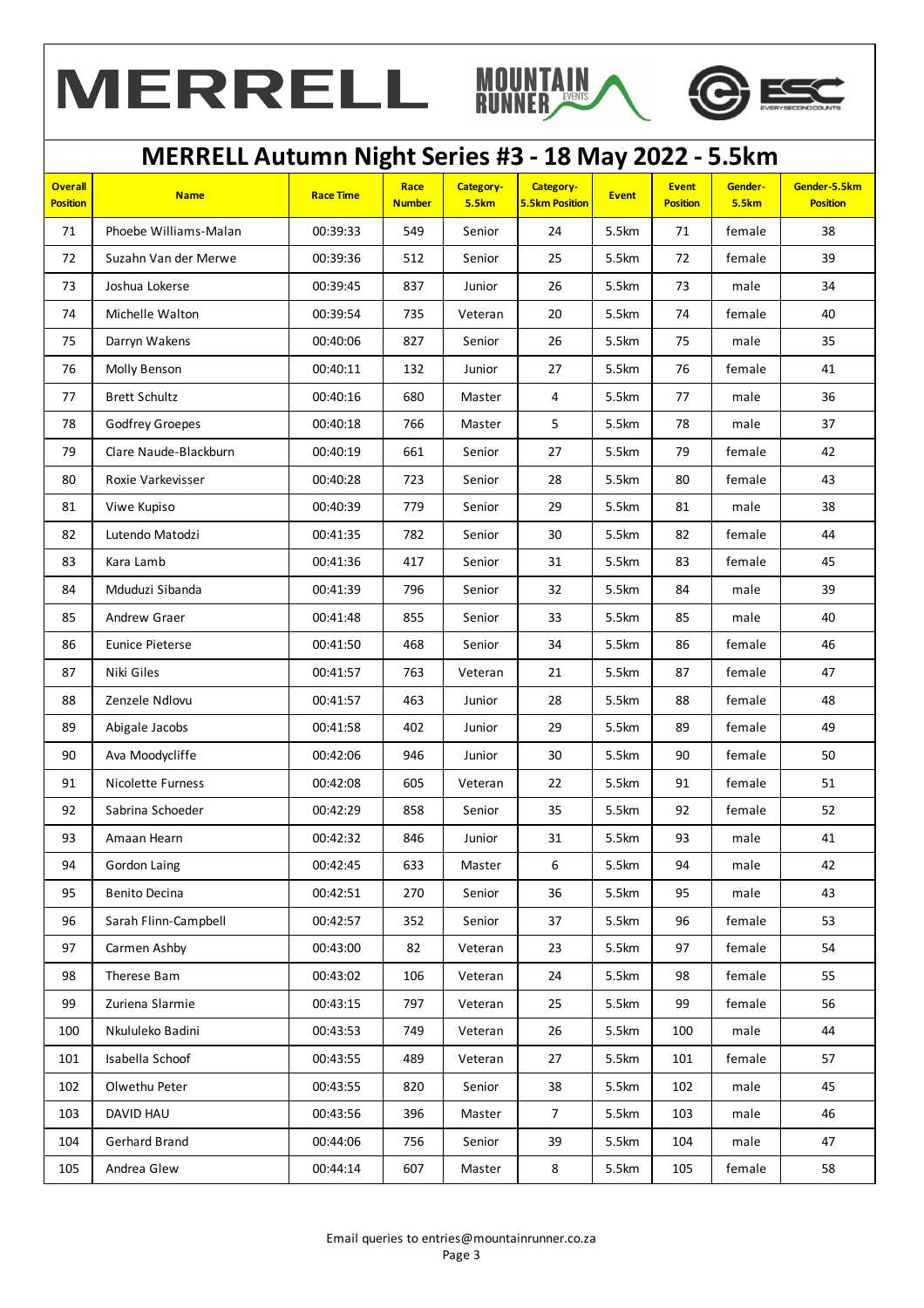





## **MERRELL Autumn Night Series #3 - 18 May 2022 - 5.5km**

| <b>Overall</b><br><b>Position</b> | <b>Name</b>           | <b>Race Time</b> | Race<br><b>Number</b> | Category-<br><b>5.5km</b> | Category-<br><b>5.5km Position</b> | <b>Event</b> | <b>Event</b><br><b>Position</b> | Gender-<br><b>5.5km</b> | Gender-5.5km<br><b>Position</b> |
|-----------------------------------|-----------------------|------------------|-----------------------|---------------------------|------------------------------------|--------------|---------------------------------|-------------------------|---------------------------------|
| 106                               | Imke DeWet            | 00:44:33         | 758                   | Senior                    | 40                                 | 5.5km        | 106                             | female                  | 59                              |
| 107                               | Caroline Benson       | 00:44:41         | 109                   | Master                    | 9                                  | 5.5km        | 107                             | female                  | 60                              |
| 108                               | Elsa Swart            | 00:44:44         | 504                   | Veteran                   | 28                                 | 5.5km        | 108                             | female                  | 61                              |
| 109                               | Allison Lamb          | 00:45:14         | 416                   | Master                    | 10                                 | 5.5km        | 109                             | female                  | 62                              |
| 110                               | Haydn George          | 00:45:14         | 388                   | Senior                    | 41                                 | 5.5km        | 110                             | male                    | 48                              |
| 111                               | Tarquin Stapa         | 00:45:15         | 499                   | Senior                    | 42                                 | 5.5km        | 111                             | male                    | 49                              |
| 112                               | Claire Daly           | 00:45:16         | 254                   | Senior                    | 43                                 | 5.5km        | 112                             | female                  | 63                              |
| 113                               | Jye Lin               | 00:45:17         | 420                   | Senior                    | 44                                 | 5.5km        | 113                             | female                  | 64                              |
| 114                               | Carol Gallarelli      | 00:45:57         | 387                   | Veteran                   | 29                                 | 5.5km        | 114                             | female                  | 65                              |
| 115                               | Louise Newman         | 00:45:58         | 464                   | Senior                    | 45                                 | 5.5km        | 115                             | female                  | 66                              |
| 116                               | jacqui parsons        | 00:46:11         | 1100                  | Senior                    | 46                                 | 5.5km        | 116                             | female                  | 67                              |
| 117                               | Robyn Merrington      | 00:46:12         | 977                   | Senior                    | 47                                 | 5.5km        | 117                             | female                  | 68                              |
| 118                               | Catherine Bosman      | 00:46:14         | 975                   | Senior                    | 48                                 | 5.5km        | 118                             | female                  | 69                              |
| 119                               | Mathew van Niekerk    | 00:46:22         | 517                   | Senior                    | 49                                 | 5.5km        | 119                             | male                    | 50                              |
| 120                               | Casey van Niekerk     | 00:46:23         | 516                   | Senior                    | 50                                 | 5.5km        | 120                             | female                  | 70                              |
| 121                               | Mario Fisher          | 00:46:31         | 760                   | Veteran                   | 30                                 | 5.5km        | 121                             | male                    | 51                              |
| 122                               | Jeremiah Ndlovu       | 00:47:16         | 460                   | Junior                    | 32                                 | 5.5km        | 122                             | male                    | 52                              |
| 123                               | Martin Hammond        | 00:47:26         | 771                   | Veteran                   | 31                                 | 5.5km        | 123                             | male                    | 53                              |
| 124                               | Nicole Pope           | 00:47:43         | 863                   | Senior                    | 51                                 | 5.5km        | 124                             | female                  | 71                              |
| 125                               | Emma Sephton          | 00:47:59         | 493                   | Senior                    | 52                                 | 5.5km        | 125                             | female                  | 72                              |
| 126                               | Shenine Botes         | 00:48:39         | 166                   | Senior                    | 53                                 | 5.5km        | 126                             | female                  | 73                              |
| 127                               | <b>Torr Marais</b>    | 00:49:06         | 427                   | Junior                    | 33                                 | 5.5km        | 127                             | male                    | 54                              |
| 128                               | Ronel Kolver          | 00:49:25         | 410                   | Veteran                   | 32                                 | 5.5km        | 128                             | female                  | 74                              |
| 129                               | Anthea Koral          | 00:49:30         | 778                   | Veteran                   | 33                                 | 5.5km        | 129                             | female                  | 75                              |
| 130                               | Cheree Dyers          | 00:49:32         | 759                   | Veteran                   | 34                                 | 5.5km        | 130                             | female                  | 76                              |
| 131                               | D Mackay              | 00:49:39         | 425                   | Veteran                   | 35                                 | 5.5km        | 131                             | female                  | 77                              |
| 132                               | Mark Oosthuysen       | 00:49:41         | 466                   | Master                    | 11                                 | 5.5km        | 132                             | male                    | 55                              |
| 133                               | Shaun Haskell         | 00:50:07         | 394                   | Senior                    | 54                                 | 5.5km        | 133                             | male                    | 56                              |
| 134                               | James Twyman          | 00:51:36         | 802                   | Master                    | 12                                 | 5.5km        | 134                             | male                    | 57                              |
| 135                               | Eugene Webb           | 00:52:15         | 535                   | Veteran                   | 36                                 | 5.5km        | 135                             | male                    | 58                              |
| 136                               | Catherine Andreka     | 00:52:24         | 64                    | Senior                    | 55                                 | 5.5km        | 136                             | female                  | 78                              |
| 137                               | <b>BARBARA BOWKER</b> | 00:52:25         | 198                   | Veteran                   | 37                                 | 5.5km        | 137                             | female                  | 79                              |
| 138                               | Zelde Botha           | 00:53:06         | 195                   | Junior                    | 34                                 | 5.5km        | 138                             | female                  | 80                              |
| 139                               | Kobus Botha           | 00:53:09         | 754                   | Master                    | 13                                 | 5.5km        | 139                             | male                    | 59                              |
| 140                               | Megan Mitchell        | 00:53:22         | 454                   | Senior                    | 56                                 | 5.5km        | 140                             | female                  | 81                              |